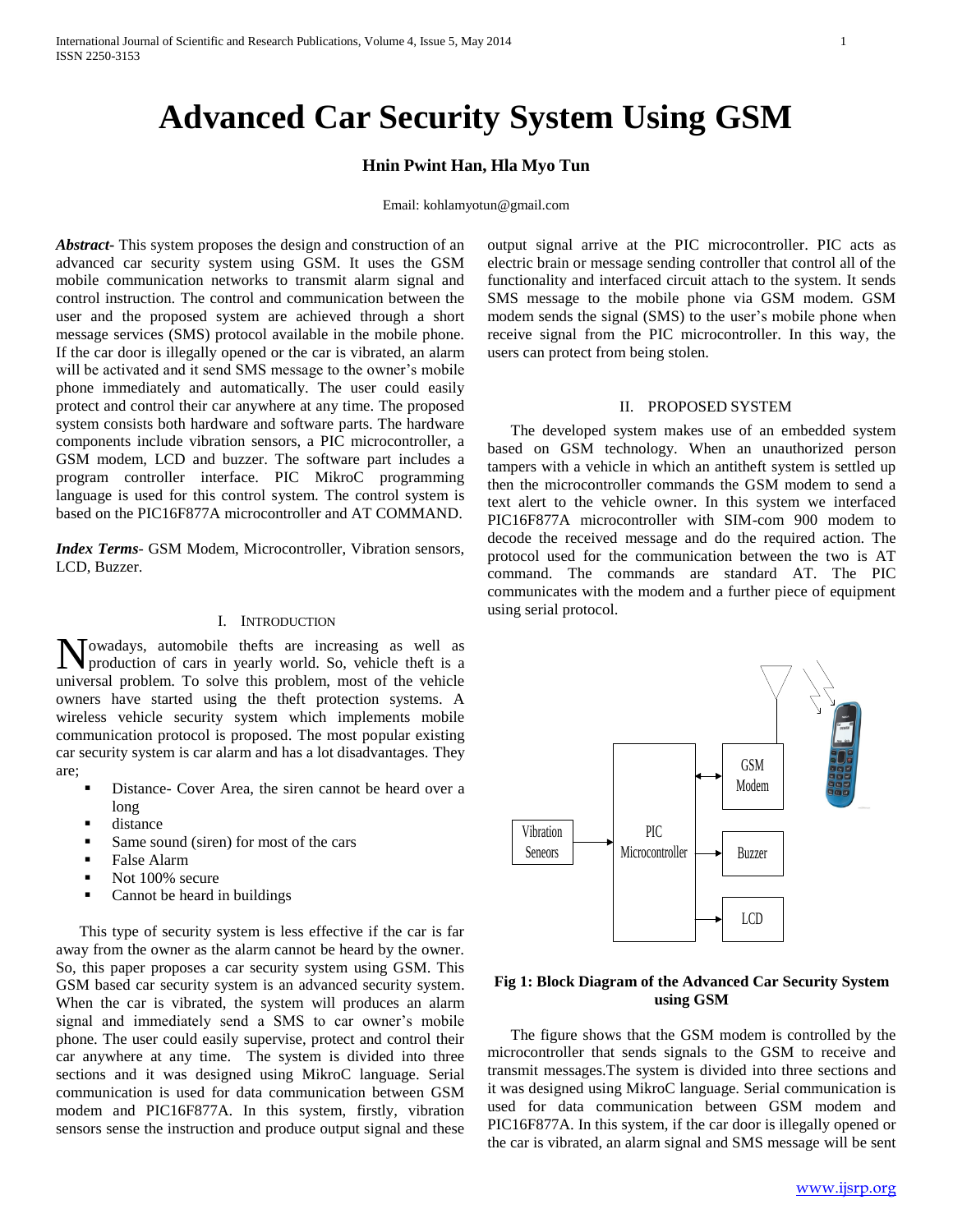out to the owner's mobile phone immediately and automatically via GSM modem. When receiving a predefined message, the car owner can know that their car is in a danger condition and take an immediate action. The proposed system has the following advantages: low cost, high performance, high security, easy to implement, and strong security control pattern. In this case, the driver can leave the car safely.

## A. Vibration Sensor

 Piezoelectric sensor is used in this security system. It is generated by pressure on certain crystals which will develop a potential difference or voltage on the crystal face. When crystal flexes or vibrates, an AC voltage is produced. A piezoelectric sensor is modeled as a charge source with a shunt capacitor and resistor, or as a voltage source with a series capacitor and resistor.

### B. Microcontroller

 PIC16F877A microcontroller is used here to which are attached an LCD, Buzzer, Vibration sensors and GSM modem.

## C. LCD

 A 4x20 LCD is used for displaying the message when the car is vibrated.

## D. Buzzer

 It sounds when the vibration sensor detect the vibrate signal on the car.

## E. GSM modem

 A GSM modem is a specialized type of modem which accepts a subscriber identity module (SIM) card and operates over a subscription to a mobile operator just like a mobile phone. The working of GSM modem is based on commands, the commands always start with AT (which means ATtention) and finish with a  $\langle CR \rangle$  character. . In this system, IcomSat v1.1 SIM900 GSM modem is used. The GSM module is communicate the microcontroller with mobile phones through UART.

## F. GSM Technology

 it is stands for global system for mobile communication (GSM). It is widely used mobile communication system in the world. GSM is an open and digital cellular technology used for transmitting mobile voice and data services operates at the 850MHz, 900MHz, 1800MHz and 1900MHz frequency bands.



# **Fig 2: Flowchart of Advanced Car Security System using GSM**

 In this security system, when the car door is locked, the security system is automatically turned ON. Firstly, the system is checking the modem and starting the vibration sensor detect the vibration when the GSM modem response OK. If the sensor is first detect, the system activate alarm only. When the system occur second detection during 30 seconds, the system will be activated alarm and send SMS message to the owner's GSM. And a next detection occurs over 30 seconds, the alarm always turn ON and then it send SMS to the user. In the security system, it is needed to ground the reset pin for the alarm turn OFF.

## III. SIMULATION RESULT

 Advanced Car Security System is simulated using PROTEUS SOFTWARE and their results are presented here. The circuit model of the above system is shown and sensors are connected to measure output result.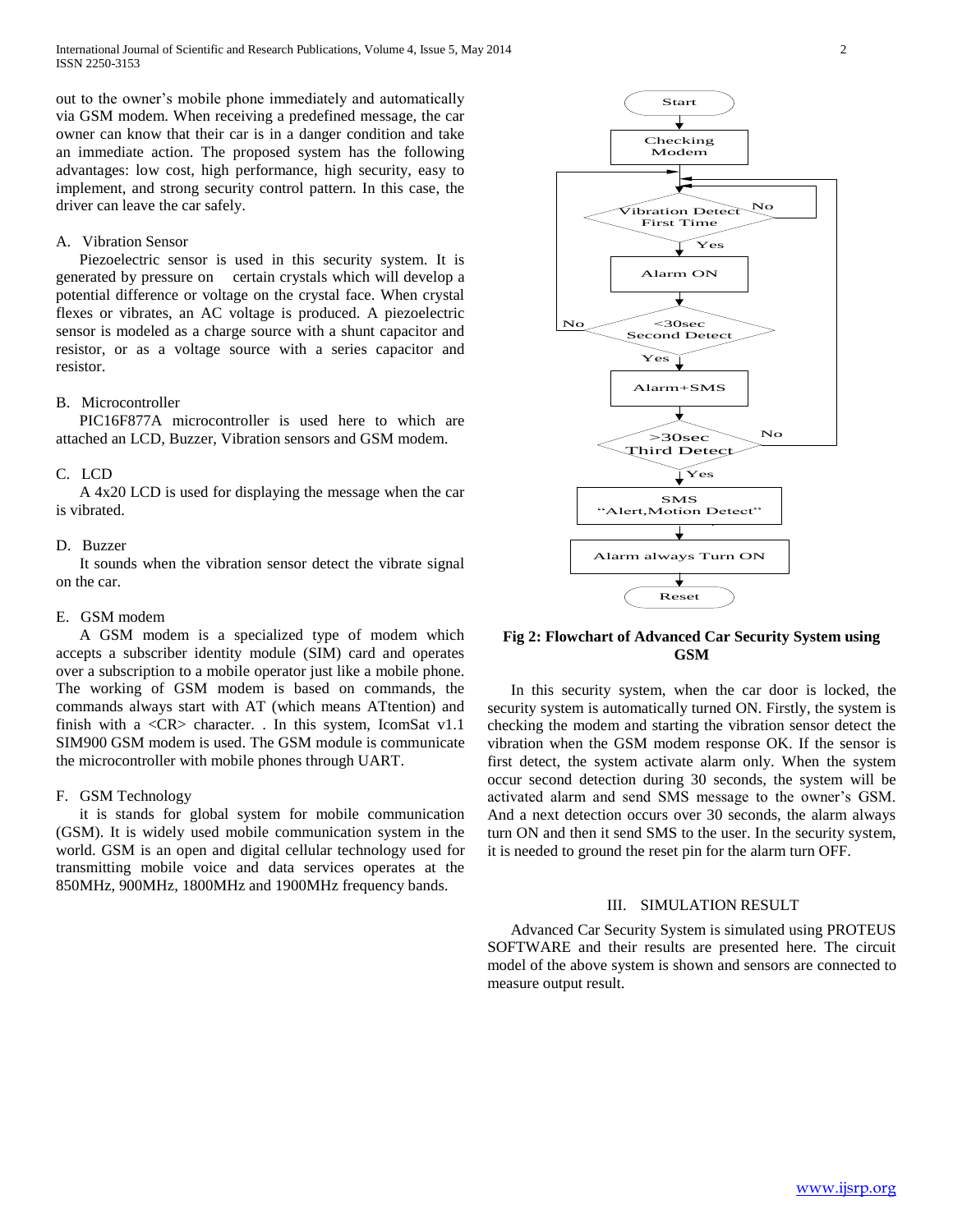

**Fig 3: Simulation Result when Power Up Modem**



**Fig 4: Simulation Result when Checking Modem**



**Fig 5: Simulation Result when Normal Modem OK**



**Fig 6: Simulation Result when First Vibration Detect**

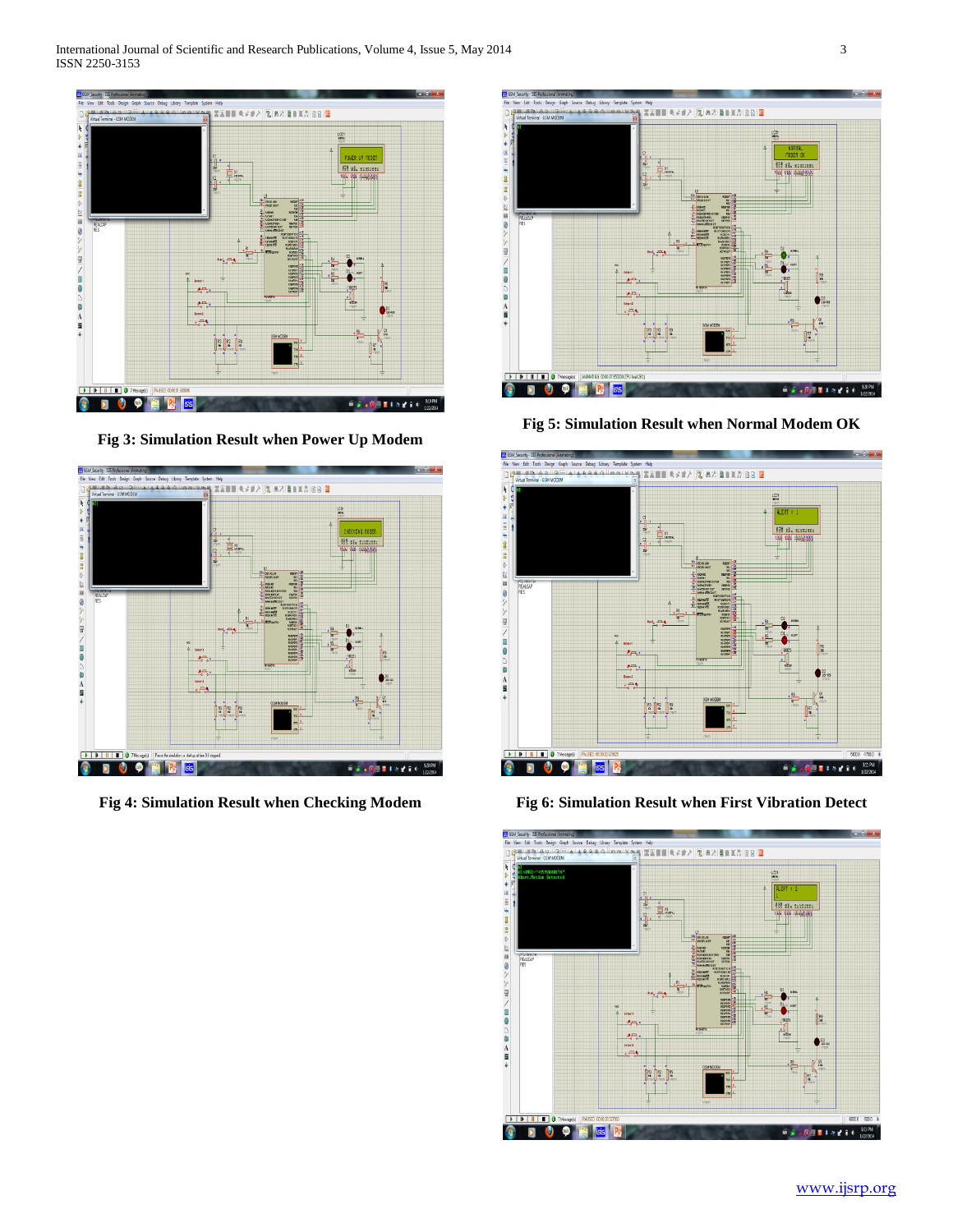**Fig 7: Simulation Result when Second Vibration Detect during 30sec**



**Fig 8: Simulation Result when Third Vibration Detect over 30sec**

## IV. HARDWARE DESIGN

 In this section we are interfacing microcontroller and GSM modem.



**Fig 9: Advanced Car Security System**



**Fig 10:**

 The system consists of three conditions to be working. If vibration sensor is first detect, the buzzer of this system activate alarm only. If the second detection during 30 seconds, the system will be activated alarm and automatically send SMS to the owner's phone. When a next detection occurs over a 30 seconds, the alarm of this security system always turn ON and send SMS ("Alert, Motion Detected").Power supply is interfaced to provide 5V supply to PIC16F877A and to other modules in the system.



**Fig 11: Overall circuit diagram**

 Text message may be sent through the modem by interfacing only three signals of the serial interface of modem with microcontroller i.e.,TxD,RxD and GND. In this scheme RTS and CTS signals of serial port interface of GSM Modem are connected with each other. The transmit signal of serial port of microcontroller is connected with transmit signal (TxD) of the serial interface of GSM Modem while receive signal of microcontroller serial port is connected with receive signal (RxD) of serial interface of GSM Modem.